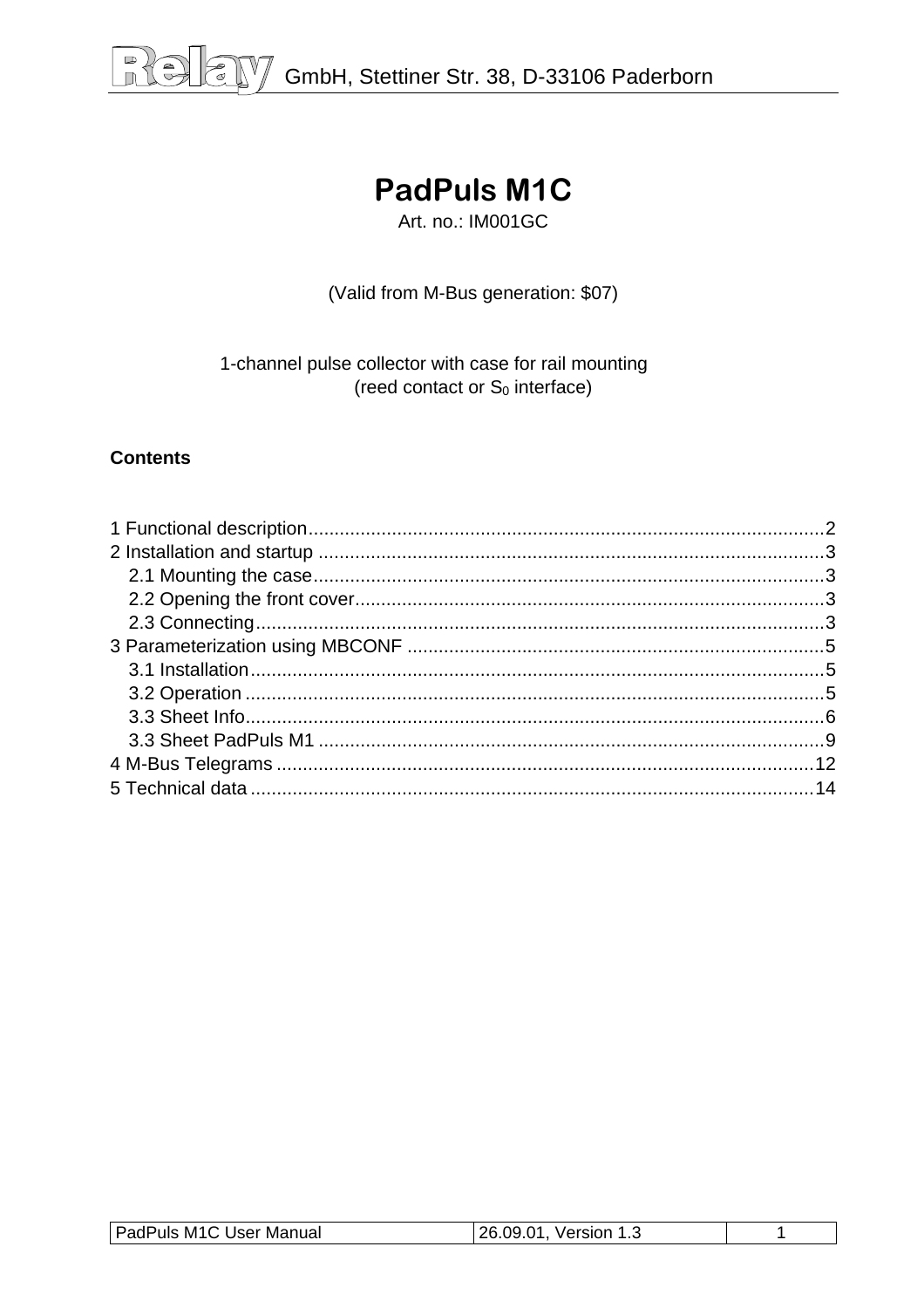## <span id="page-1-0"></span>**1 Functional description**

The PadPuls M1C serves for the adaptation to the M-Bus system of consumption measuring instruments, such as, current, gas or water meters. However, the meters to be adapted must either have a floating pulse output or an ouput according to DIN 43864  $(S<sub>0</sub>)$ . Only for usage of the  $S<sub>0</sub>$  interface a power supply of 12V to 27VDC is necessary. The user can configure the PadPuls M1C with the MBCONF program so that the scanned impulses are converted to kWh, m<sup>3</sup>, J and other units. The configuration is very easy with the MBCONF user interface.

When connected to the M-Bus the PadPuls M1C is powered from the bus. A built-in battery ensures that metering continues even if the M-Bus fails for longer than the normal calibration time for the water meter or heat counter. The battery also ensures that the meter readings and the configuration data is maintained in RAM. The battery jumper should therefore be plugged in at all times. The jumper serves only to disconnect the battery from the circuitry should the battery need to be replaced.

Device data can be protected against unauthorized configuration. The PadPuls M1C can be switched to protection mode with a special M-Bus telegram. Subsequent changes to device parameters cannot be made in this operating mode. The protection mode can then only be disabled by opening the sealable housing and pressing the unprotect pushbutton.



| v.<br> | วค<br>na<br>-94<br>∕ersion | . M11<br>User<br>Manual<br>Puls |
|--------|----------------------------|---------------------------------|
|--------|----------------------------|---------------------------------|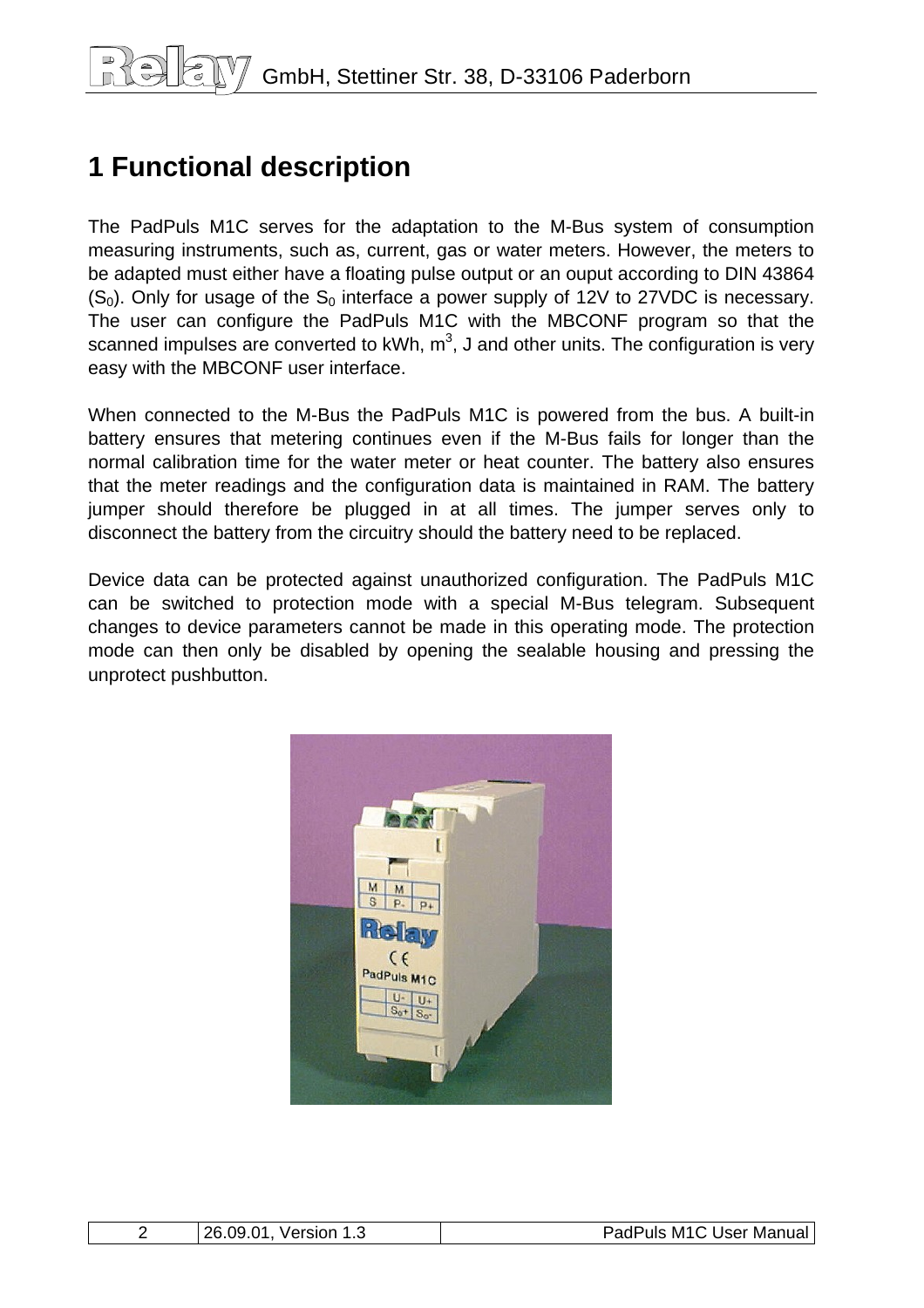## <span id="page-2-0"></span>**2 Installation and startup**

#### **2.1 Mounting the case**

On the rear side of the housing there is a special mechanism for fixing the device on a rail TS35 according to DIN EN 50022. Please pull the mechanism to the open position using a small screw driver. When you press the device onto the rail the mechanism automatically snaps in. Please ensure that the case is mounted with the the serial no. label on the top side.

#### **2.2 Opening the front cover**

To deactivate the write protection the front cover of the housing cover can be removed by use of a small screw driver. The unprotect pushbutton is then accessible from outside; the unit is unprotected by pressing this button.

**Attention:** Afterwards please fix the cover oriented with the notch at the top. You can use a suitable adhesive seal to prevent the housing from being opened unnoticed.

### **2.3 Connecting**

The following picture shows a typical installation including the PadPuls M1C:



| <b>PadPuls M1C User Manual</b> | 26.09.01<br>Version 1.3<br>כ…ו |  |
|--------------------------------|--------------------------------|--|
|                                |                                |  |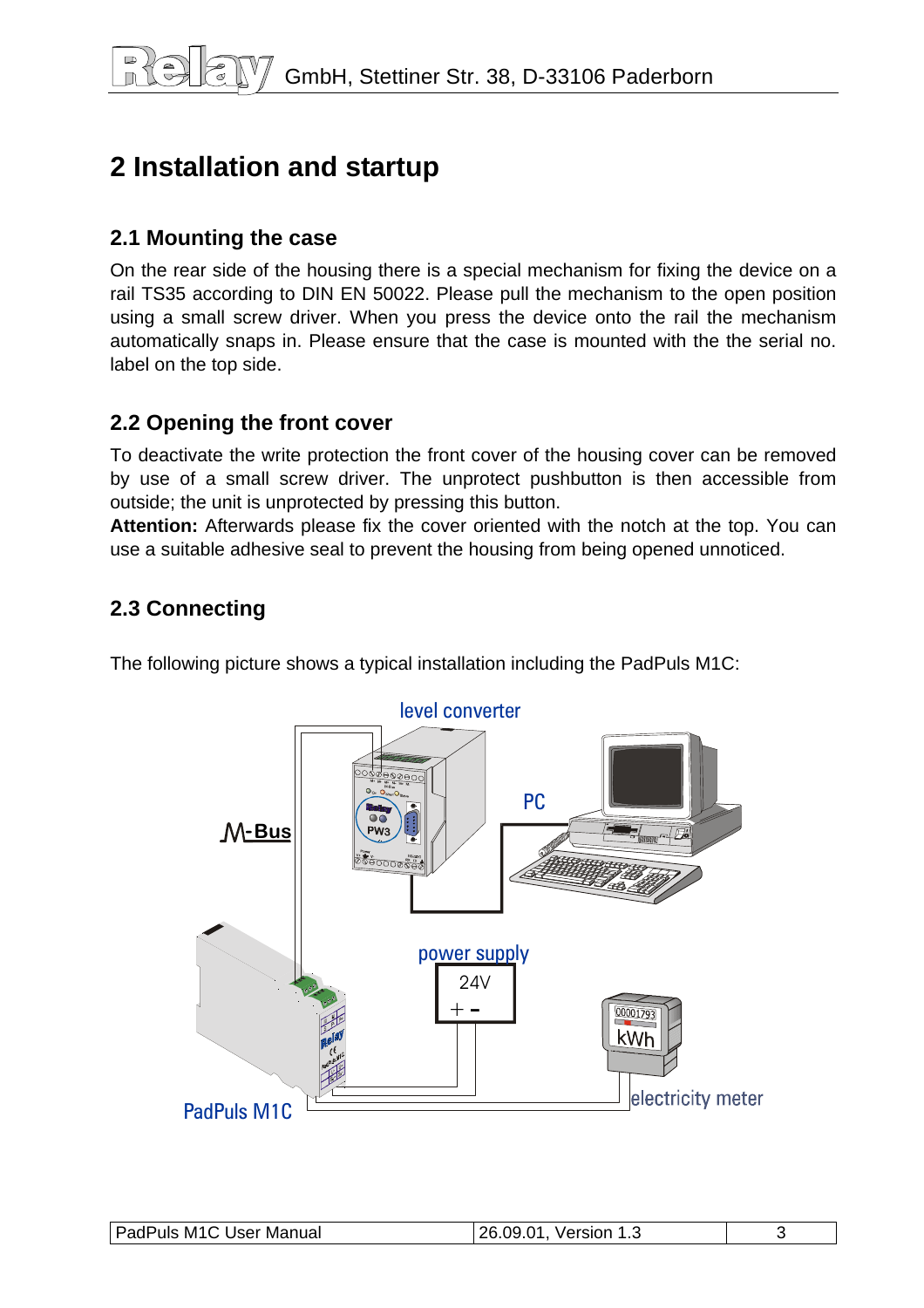GmbH, Stettiner Str. 38, D-33106 Paderborn

- The M-Bus is connected polarity independent to the terminal "M" and "M".
- Impulse devices with floating contacts (reed contacts) are connected to the terminals marked "P-" and "P+" using any polarity. If cable shielding is available, it can be wired **single-sided** to the terminal marked "S".
- Impulse devices with optocouplers or electrically isolated transistor outputs must be connected to "P-" and "P+" with the correct polarity.
- Impulse devices with  $S_0$  interface according to DIN 43864 are connected to the " $S_0$ +" and " $S_0$ -" terminals with consideration of the correct polarity. An additional power supply of 12VDC to 27VDC sourcing minimum 30mA current must be wired to the terminals "U+" and "U-".

**Note:** You can use only one of the two pulse inputs of PadPuls M1C.



| 26.09.<br>.01<br>Version | PadPuls M1C User Manual |
|--------------------------|-------------------------|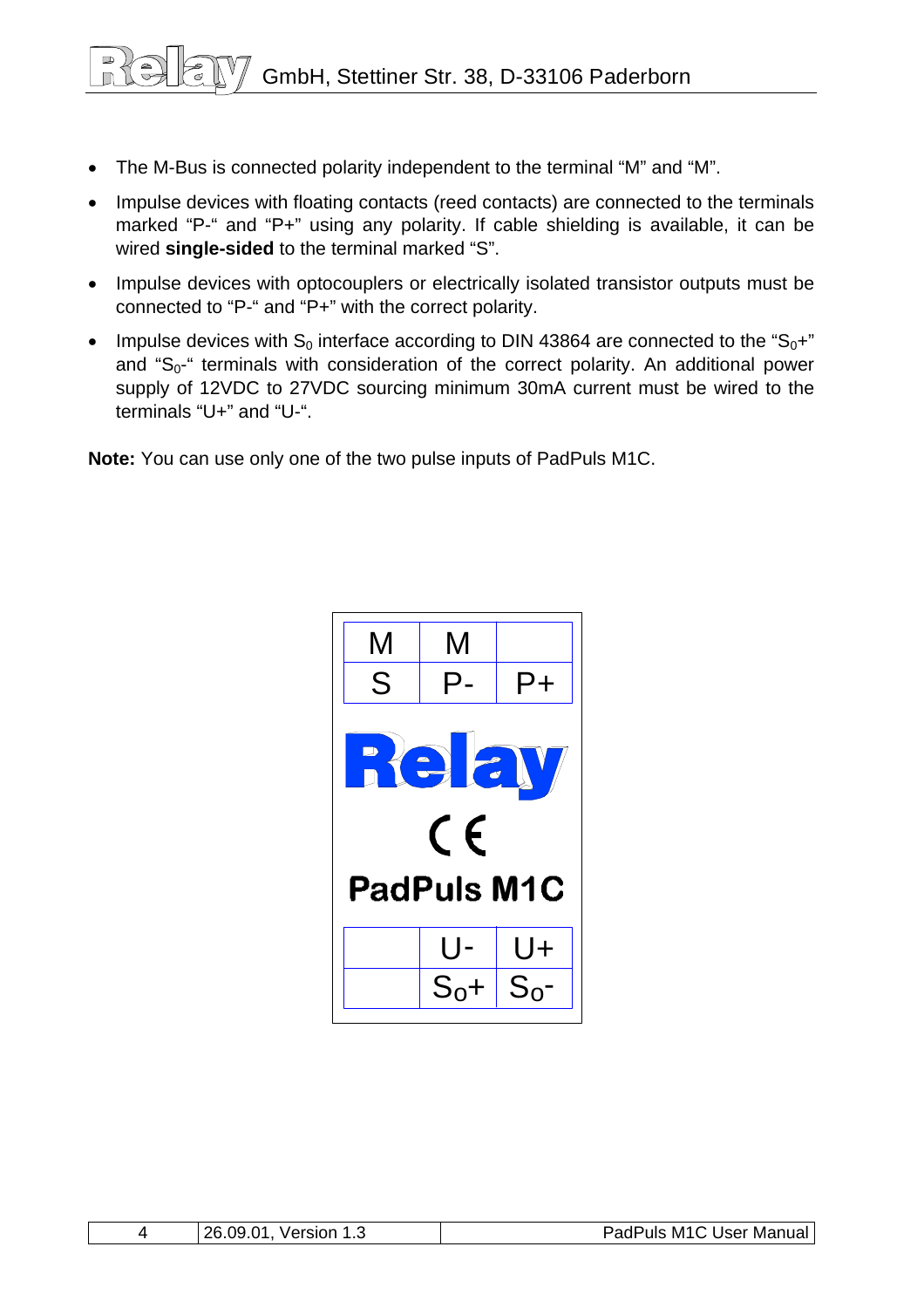## <span id="page-4-0"></span>**3 Parameterization using MBCONF**

The configuration of the device must be adapted by the customer to the respective installation. We include the software MBCONF with delivery. You can get the old software PADCON for MS DOS or MS Windows 3.1 systems from our web page www.relay.de.

#### **3.1 Installation**

The software MBCONF for configuration of the pulse adaptor is a 32-bit application, which can be executed on IBM-PC compatible computers under the operating systems Windows 95 / 98 / NT 4.0. The desktop PC or laptop must have a free serial RS232C interface to connect the M-Bus level converter. The PadPuls M1C to be parameterized must be connected directly (i.e. as only M-Bus device) to the M-Bus output of the level converter.

Please start the file "MBCONF SETUP.EXE" from Windows Explorer or via "Start – Execute" to install the software from version 1.40 up. Subsequently you select the language of the installation procedure. The setup software can create a program group and a link on the desktop on demand. You can then execute both versions for German and English language either from start menu or desktop.

#### **3.2 Operation**

After program start the user operates the software according to the Windows conventions with the mouse or the keyboard. If you stay with the mouse on a button or an input field, then a hint to its function appears. Light-grey fields and boxes are not capable for editing.

All input fields and buttons have an underlined letter. The function can be activated by simultaneous pressing of the keys [ALT] and the respective letter. Within dialogs the cursor can be moved with the keys [TAB] or [SHIFT][TAB ] forwards and back. [SPACE ] activates or deactivates selection boxes. Multiple selection boxes (arrow at the right edge) can be activated with  $[\mathbb{U}]$ . The user then selects an entry with  $[\mathbb{U}]$  and  $[\mathbb{N}]$ . By pressing [RETURN] the selected entry is taken over. With [ESC] the selection box is left without transfer.

The program is arranged as a sheet system. The sheet "Info" contains general options of the communication with the M-Bus device to be configured. In this sheet the user can select the serial port of the PC, the baudrate of the PC, the baudrate of the M-Bus device and the M-Bus primary address which is used for communication. After a successful connection with the M-Bus device, further manufacturer information is shown in the sheet "Info" and additional device-specific sheets are displayed.

| PadPuls M1C User Manual | 1.26.09.01, Version 1.3 |  |
|-------------------------|-------------------------|--|
|-------------------------|-------------------------|--|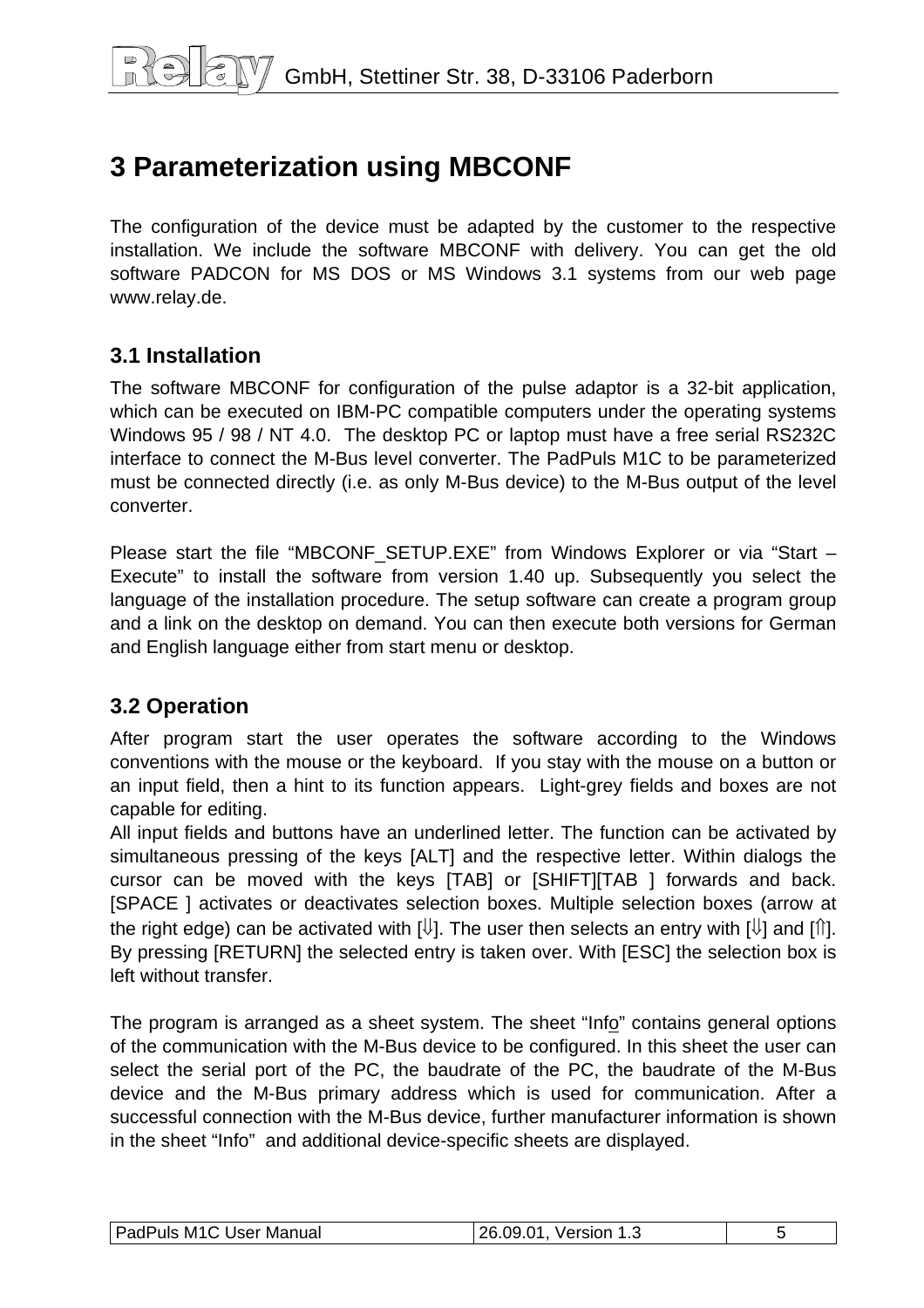### <span id="page-5-0"></span>**3.3 Sheet Info**

| RELAY MBCONF M-Bus Configuration V1.40                                                                                                              | $ \Box$ $\times$                                                                                     |
|-----------------------------------------------------------------------------------------------------------------------------------------------------|------------------------------------------------------------------------------------------------------|
| Info<br>$\Box$ Padpuls M1                                                                                                                           |                                                                                                      |
| C <sub>5</sub><br><b>EN1434</b><br><b>Rains</b><br><b>Chines</b>                                                                                    | <b>Rice E</b> M                                                                                      |
| Current information about M-Bus<br>and software updates can be<br>found on our internet site:<br>ß<br>WWW.RELAY.DE                                  | Please send your<br>questions and comments<br>to our EMAIL address:<br>mailto:info@RELAY.DE          |
| M-Bus<br>254<br>COM-Port:<br>COM1<br>Address:<br>Baudrate:<br>2400<br>Manufact, REL<br>New M-Bus<br>PadPuls M1<br>Type:<br>2400<br>Baudrate:        | ZVEI optical mode<br>Generation: 08<br>M-Bus -<br>00<br>State:<br>Connect to meter<br>Autom, readout |
| 階#t*;<br>階#t*?9 16<br>Buffer:<br>18 18 68 08 01 72 32 45 09 01 AC 48 08 02 02 00 00 00 06 06<br>1A 00 00 00 00 0F 01 01 01 75 16<br>$\frac{68}{41}$ | Erase log<br><b>F</b> Exit                                                                           |
| Summary of supported meters                                                                                                                         |                                                                                                      |

This sheet shows some photos of supported M-Bus devices from the product range of the Relay GmbH, the PadMess GmbH and further manufacturer. Here are also links to the Internet page, from which the current version of the program can be downloaded, and to the email address for criticism and suggestions to the program.

The lower third of this card is likewise visible in every other card. Here the following input fields and buttons are always attainable:

- **COM-Port** is the serial port of the PC to which the M-Bus level converter is connected. The selected port will be saved in an INI file and will be restored on startup. Therefore the COM-Port has to be configured only once.
- **Baudrate** ist the transmission speed of the serial port of the PC used for parameterization. Possible selections for this used M-Bus baudrate are 300, 2400 or 9600 baud. Attention: Baudrates of more than 2400 baud are not supported by all M-Bus level converters which are available on the market! The selected baudrate must be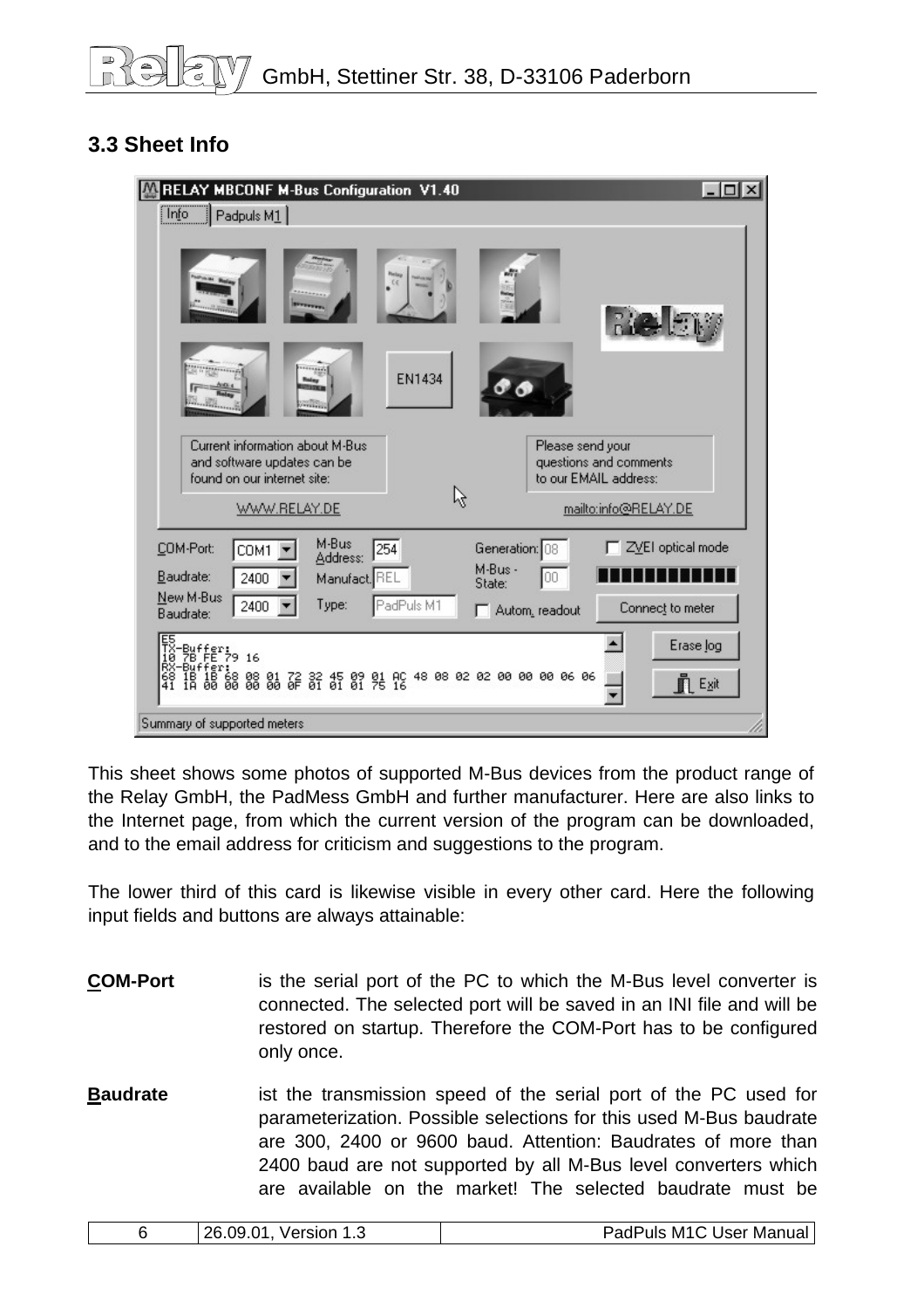identical to the baudrate of the M-Bus device. (see: "New M-Bus Baudrate"). The PadPuls M1C supports the baudrates 300, 2400 and 9600Bd.

- **New M-Bus Baudrate**  allows reprogramming the baudrate of the M-Bus device. The new baudrate is sent to the M-Bus device after a change in the appropriate selection box. If the M-Bus slave accepts this command, it acknowledges the telegram with the single character "\$E5" (\$ for hexadecimal notation) using the old baudrate. Afterwards the device switches to the new baudrate. This button is not needed for the PadPuls M1C, since it automatically detects the baudrate used by the master.
- **M-Bus Address** is the primary address of the connected M-Bus slave. In a direct connection with only one slave you can use the broadcast address 254. Using this address every M-Bus device must answer regardless of its own address.
- **Connect to meter**  is used to request data from the slave. The type of device is then automatically recognized. The items "Manufact.", "Generation", "Type" and "M-Bus State" will then be refreshed. New sheets are generated depending on manufacturer and type of the M-Bus device. In case of PadPuls M1C a sheet labelled with "PadPuls M1" appears.
- **Manufact.** is an item that shows the 3-letter manufacturer code after successful reading ("Connect to meter"). The item is read only.
- **Generation** shows the software revision of the firmware of the connected M-Bus device. The item is read only.
- **Type** shows the type (here: PadPuls M1) of the connected device. This item is read only.
- **M-Bus State** shows the M-Bus state of the connected device. This item is read only.
- **ZVEI optical mode**  If this option is activated, devices with an optical interface and protocol according to EN 1434-3 can be read and programmed using an optical reading head (e.g. PadPuls M4 / M4L).
- **Autom. readout** The software always reads the data after writing, if this option is activated (useful for checking the correct programming).

| <b>PadPuls M1C User Manual</b> | 26.09.01<br>. Version 1.2 |  |
|--------------------------------|---------------------------|--|
|                                |                           |  |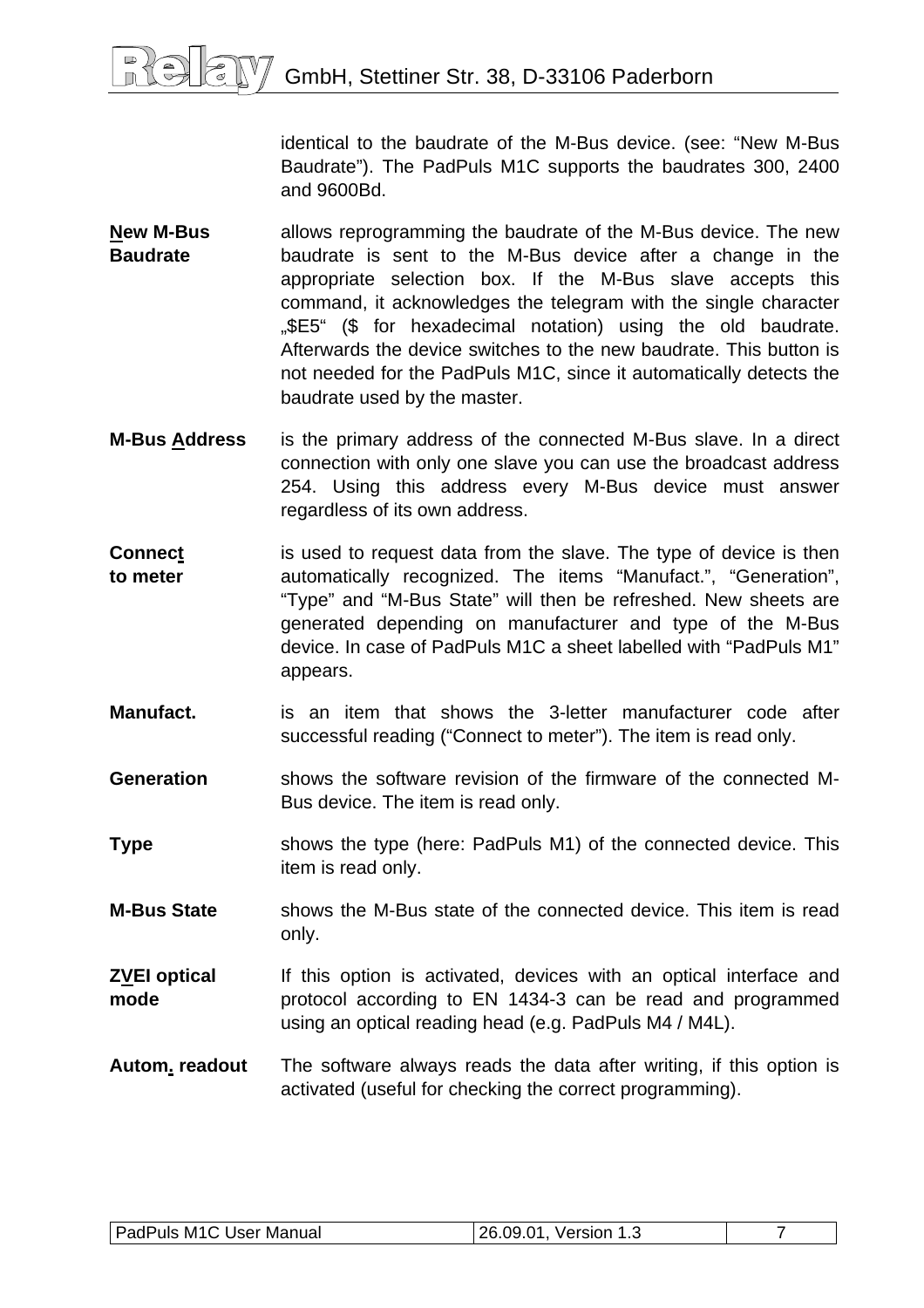# GmbH, Stettiner Str. 38, D-33106 Paderborn

#### **Log-Window**

The so-called log window is always visible. All M-Bus communication steps are logged in this window. Data is displayed in hexadecimal notation. It is possible to mark outputs in the log window and copy them with the keys "CTL-C" to the windows clipboard. Then the data can be easily imported to any text editor for documentation. As soon as the max. storage capacity of the window is achieved, no more data is logged. If you want to log further, you must delete the logged data.

The following buttons are also always visible:

- **Erase log clears all outputs inside the log window.**
- **Exit Exit terminates the program and stores the current setting of serial port** (port no.) into the INI file.

|  | 26.09.01<br><b>Version</b><br>ں. ا | PadPuls M1C User Manual |
|--|------------------------------------|-------------------------|
|--|------------------------------------|-------------------------|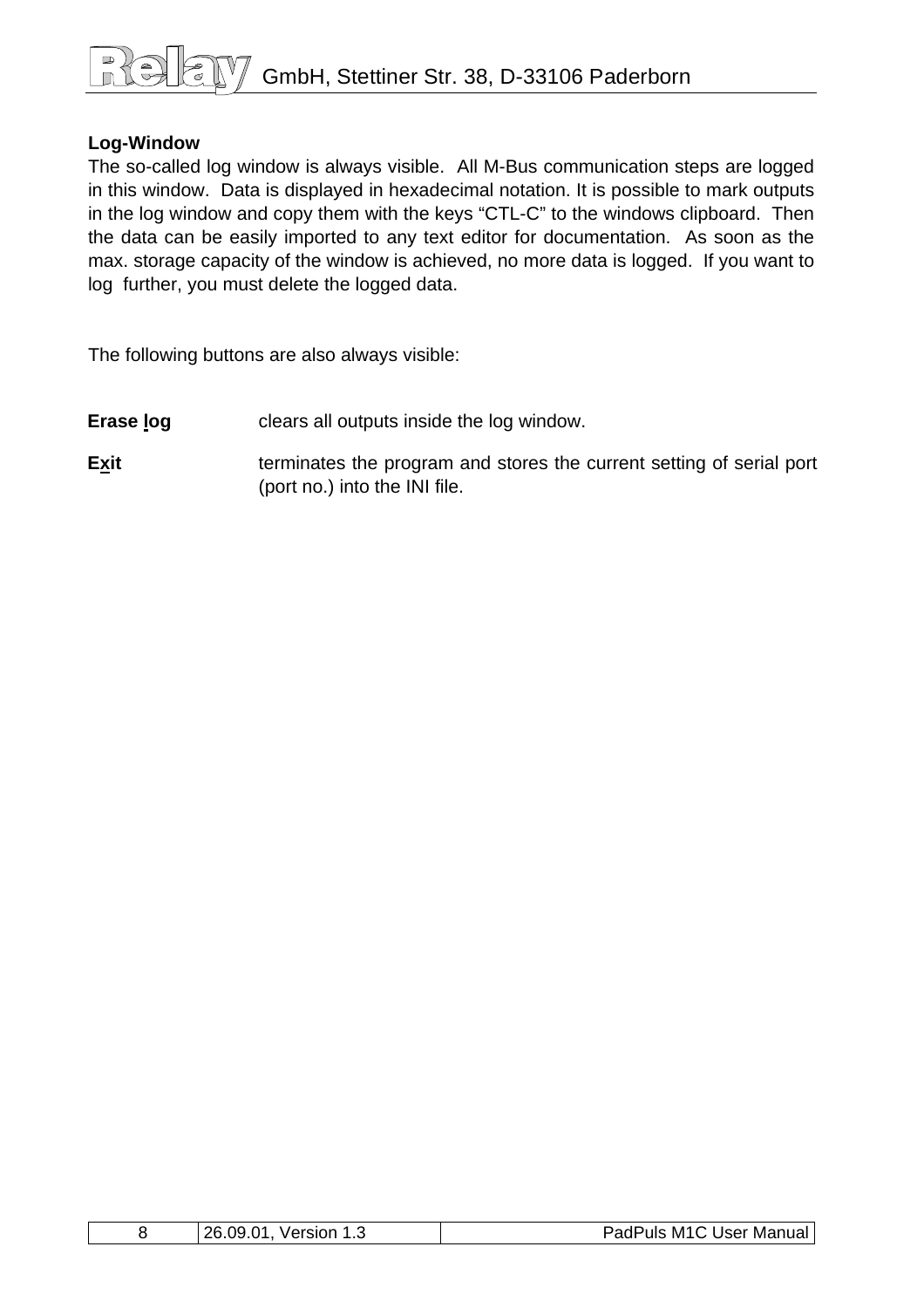### <span id="page-8-0"></span>**3.3 Sheet PadPuls M1**

| RELAY MBCONF M-Bus Configuration V1.40                                                                                               | $ \Box$ $\times$                        |
|--------------------------------------------------------------------------------------------------------------------------------------|-----------------------------------------|
| $\boxed{\text{Padpuls } \text{M1}}$<br>Info                                                                                          |                                         |
| Prim. address:                                                                                                                       | State:<br>100                           |
| $I\underline{D}$ (sec. adr.):<br>01094532                                                                                            | Write protection                        |
| Fabric. no.:                                                                                                                         | Permanent error                         |
| Medium:<br>Electricity                                                                                                               |                                         |
| Multiplicator:                                                                                                                       | ド<br>Pulse counter 1                    |
| Unit:<br>1 kWh                                                                                                                       |                                         |
| Counter:<br>6721                                                                                                                     | Write protect<br>Write<br>Read          |
|                                                                                                                                      |                                         |
| M-Bus<br>254<br>COM-Port:<br>COM1<br>Address:                                                                                        | ZVEI optical mode<br>Generation: 08     |
| Baudrate:<br>2400<br>Manufact. REL                                                                                                   | M-Bus -<br>00<br>State:                 |
| New M-Bus<br>PadPuls M1<br>Type:<br>2400<br>Baudrate:                                                                                | Connect to meter<br>Autom, readout<br>п |
| -Buffer:<br>78 FE 79 16                                                                                                              | $\blacktriangle$<br>Erase log           |
| :Fer:<br>1B 68 08 01 72 32 45 09 01 AC 48 08 02 02 00 00 00 06 06<br>00 00 00 00 06 0F 01 01 01 75 16<br>IB<br>18<br>$\frac{68}{41}$ | <b>FLExit</b>                           |
| Pulse counter 1                                                                                                                      |                                         |

These sheet shows the actual settings and values of the PadPuls M1C. The following input boxes and buttons are used to change the params of the pulse adapter:

| <b>Primary address</b> | is the M-Bus address of the device. Values between 1 and 250 can<br>be entered in this field for new assignment of the address. After<br>pressing the "Write" button the software programs this primary<br>address and further variable settings on this sheet into the M-Bus<br>device. |
|------------------------|------------------------------------------------------------------------------------------------------------------------------------------------------------------------------------------------------------------------------------------------------------------------------------------|
| ID (sec. adr.)         | is the 8 digit M-Bus ID (identification no.), which is also used for<br>secondary addressing of this adapter.                                                                                                                                                                            |
| Fabric, no.            | is insignificant for PadPuls M1C.                                                                                                                                                                                                                                                        |
| <b>Medium</b>          | measured medium of the connected<br>describes the<br>meter.<br>Examples: Oil, Water, Heat, Electricity                                                                                                                                                                                   |

|--|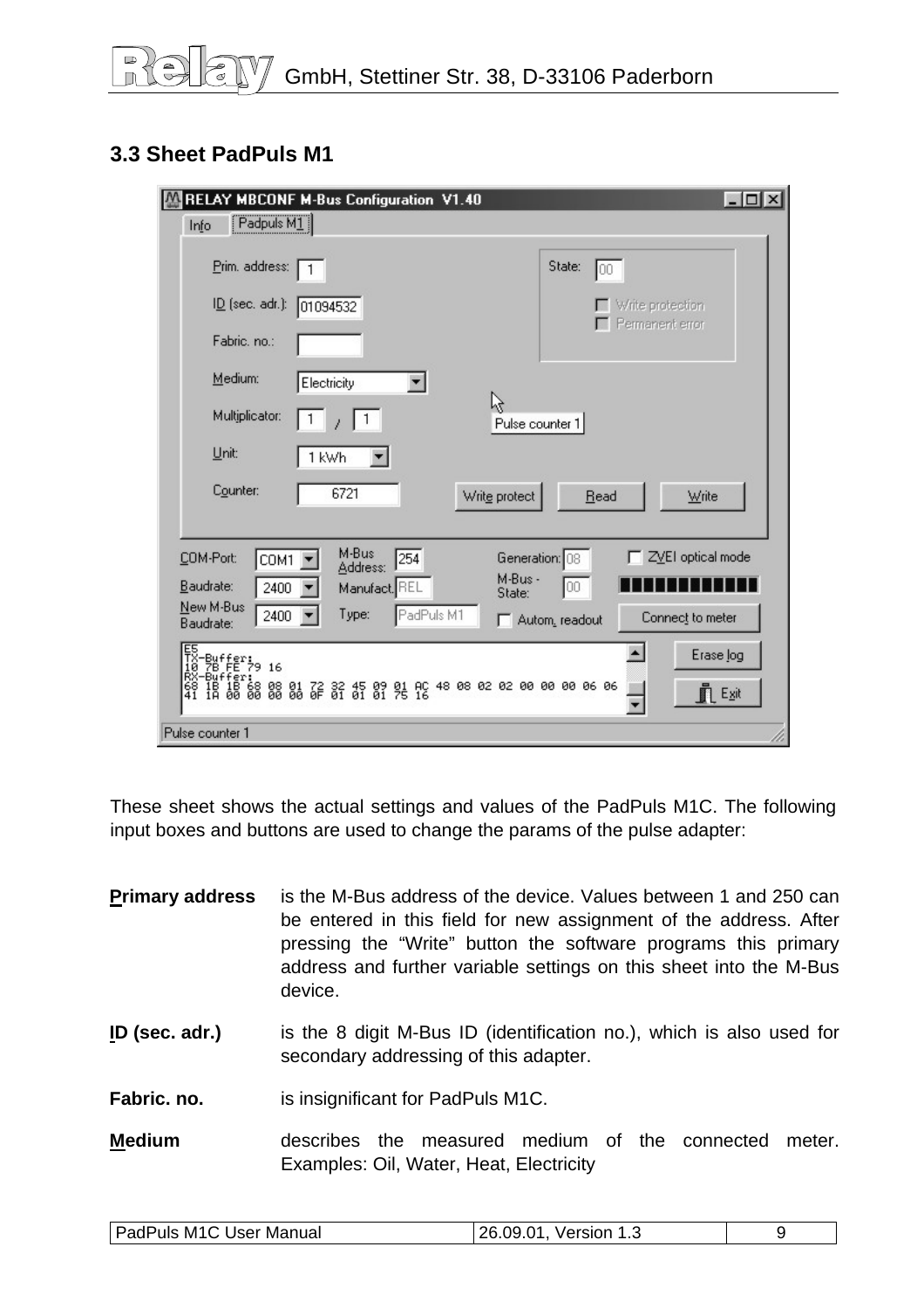- **Multiplicator** is the pulse increment (multiplicator) of the connected meter. For each registered pulse the device adds "multiplicator" to the counter. The numerator can take values between 0 (no counting) and 255, the denominator between 1 and 255.
- **Unit** is the physical unit of the counter and of the pulse increment. All proper units including variants with power of ten from the DIN EN 1434-3 are offered in the selection list.
- **Counter** is the accumulated counter. It has to be related to the unit mentioned above. The counter can be programmed equal to the counter of the connected meter in a range of 0 to 0 to  $1x10^{12}$  or in detail  $1.099.511.627.775$  ( = 00 FF FF FF FF FF hex.).
- **State is the M-Bus state in hexadecimal notation.**
- **Write protection** is marked, if the device is protected against programming. Then you cannot configure the adapter. The protection can be removed after opening the sealable front cover of the housing and pressing the "Unprotect" pushbutton.
- **Permanent error** is insignificant for the PadPuls M1C.
- **Write protect** Transmits a command to the PadPuls M1C to activate write protection. The PadPuls then allows no further configuration. It is protected against unnoticed manipulation.
- **Read** reads the M-Bus device and refreshes the data on the selected sheet.
- **Write** sends the current options to the pulse converter, which stores this data into the battery buffered memory. The PadPuls M1C changes the options only if the write protect is deactivated. It is recommended to read the data after writing and check it.

| 10 | 26.09.01<br>Version<br>ن. ا | PadPuls M1C User Manual |
|----|-----------------------------|-------------------------|
|----|-----------------------------|-------------------------|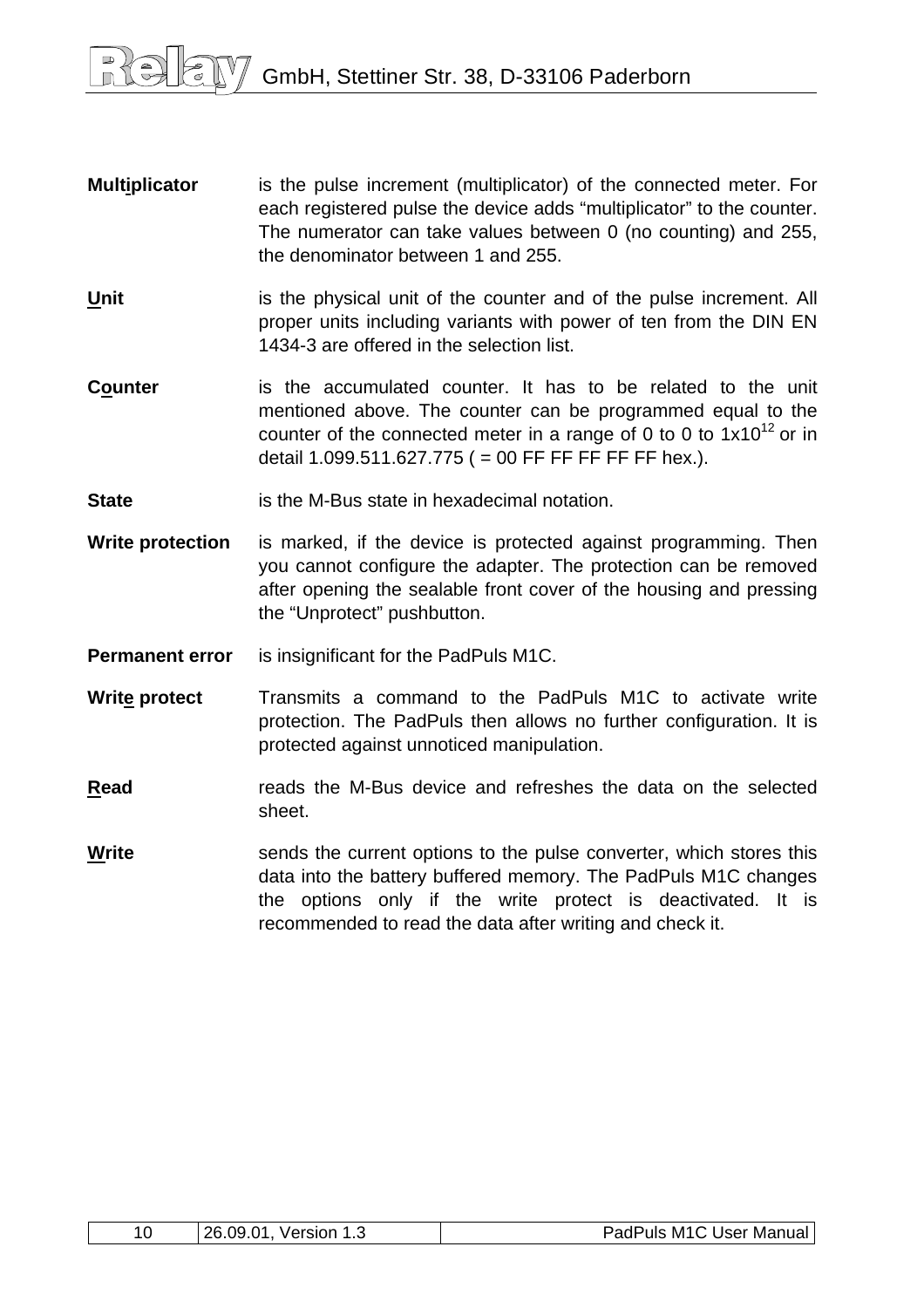#### **Notes:**

- 1. Please press first the button "Connect to meter" after connecting a new M-Bus device. Afterwards all sheets are refreshed.
- 1. Examples for configuration of pulse increment and unit:
	- Water meter with counter  $= 45120$  I and 1 Pulse  $= 10$  I: Choice 1: Unit = 10 l, Multiplicator =  $1/1$ , Counter = 4512 ( $\times$  10 l) Choice 2: Unit = 1 l, Multiplicator =  $10/1$ , Counter =  $45120$  ( $\times$  1 l)
	- Electricity meter with counter = 78346 kWh and 64 pulses / kWh: Choice: Unit = 1kWh, Multiplicator =  $1/64$ , Counter = 78346 ( $\times$  1kWh)
	- Electricity meter with counter = 112,345 kWh and 1000 pulses / kWh: Choice: Unit = 1Wh, Multiplicator =  $1/1$ , Counter = 1123454 ( $\times$  0,001Wh)

| <b>PadPuls M1C User Manual</b> | າຂ<br>.N1<br>Version 1.:<br>റവ<br>1.3 | . . |
|--------------------------------|---------------------------------------|-----|
|                                |                                       |     |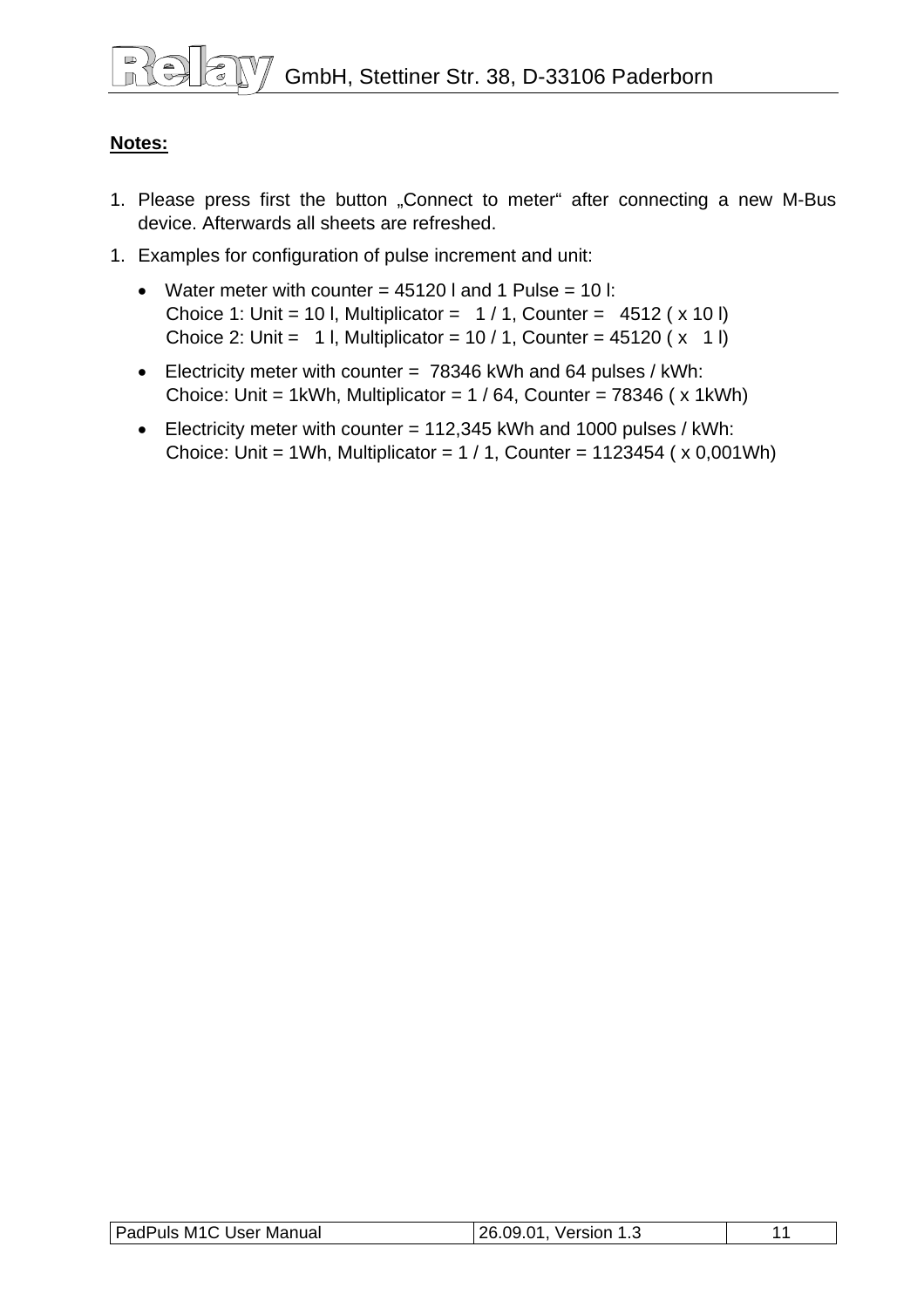### <span id="page-11-0"></span>**4 M-Bus Telegrams**

#### 1) General

- Communications according to EN1434-3
- Transmission rates 300, 2400 and 9600 Bd with auto-baud detect
- Primary and secondary addressing with wild cards
- SND\_NKE / E5, SND\_UD / E5, REQ\_UD2 / RSP\_UD is supported

#### 2) Definitions

- All values are specified in hexadecimal
- Empty fields in the "Contents" line are variable
- Index 1 designates the least-significant byte in fields containing several bytes

#### 3) RSP\_UD Telegram

| <b>Byte</b> |              |        |        |       |    |                                    | $\overline{\phantom{0}}$<br>ŏ |                 | 10<br>ט ו       | $\sim$          | $\sim$<br>. .    | $\sim$<br>ں ا    |
|-------------|--------------|--------|--------|-------|----|------------------------------------|-------------------------------|-----------------|-----------------|-----------------|------------------|------------------|
| Name        | <b>Start</b> | Lenath | ∟ength | Start | ◟. | $\sim$<br>◡                        | ID1                           | ID <sub>2</sub> | ID <sub>3</sub> | ID <sub>4</sub> | MAN <sub>1</sub> | MAN <sub>2</sub> |
| Inhalt      | 68           | 1B     | 1B     | 68    | 08 | $\overline{\phantom{a}}$<br>$\sim$ |                               |                 |                 |                 | AC               | 48               |

| <b>Byte</b> | $\overline{ }$<br>$\mu$ | $\sim$<br>5 | טו                | $\sim$        | 18   | 10               | 20         | $\sim$<br>∠ | $\sim$<br><u>__</u> | $\sim$<br>ںے       | 24     | つに<br>∠J | $\sim$<br>26 |
|-------------|-------------------------|-------------|-------------------|---------------|------|------------------|------------|-------------|---------------------|--------------------|--------|----------|--------------|
| Name        | GEN                     | <b>MED</b>  | $T^{\wedge}$<br>◡ | <b>Status</b> | SIG1 | SIG <sub>2</sub> | <b>DIF</b> | VIF         | Count1              | Count <sub>2</sub> | Count3 | Count4   | Count5       |
| Inhalt      |                         |             |                   | 80<br>$00\,$  | 00   | 00               | 06         |             |                     |                    |        |          |              |

| <b>B</b> vte |        | 28    | ገዐ    | 30        |             | າາ       | n o<br>υJ |
|--------------|--------|-------|-------|-----------|-------------|----------|-----------|
| Name         | Count6 | Spez. | Index | Numerator | Denominator | rr<br>υJ | Stop      |
| Variable     | 00     | 0F    |       |           |             |          |           |

#### Notes:

- Manufacturer MAN = "REL" (48AC)
- Generation GEN ( at this time \$08, reserved range from \$01 to \$0F)
- Status bit 7 (MSB):  $1 \rightarrow$  write protection set  $0 \rightarrow$  write protection removed
- VIF: Set by the user; VIF = unit with decimal power (MSB not set)
- Count: Meter reading (most-significant byte = Count6 always zero)
- Numerator / Denominator: Impulse value (increment in multiples of the VIF per impulse):

Numerator 1 Pulse = • VIF **Denominator** 

| 26.09.01<br>Version | PadPuls M1C User Manual |
|---------------------|-------------------------|
|---------------------|-------------------------|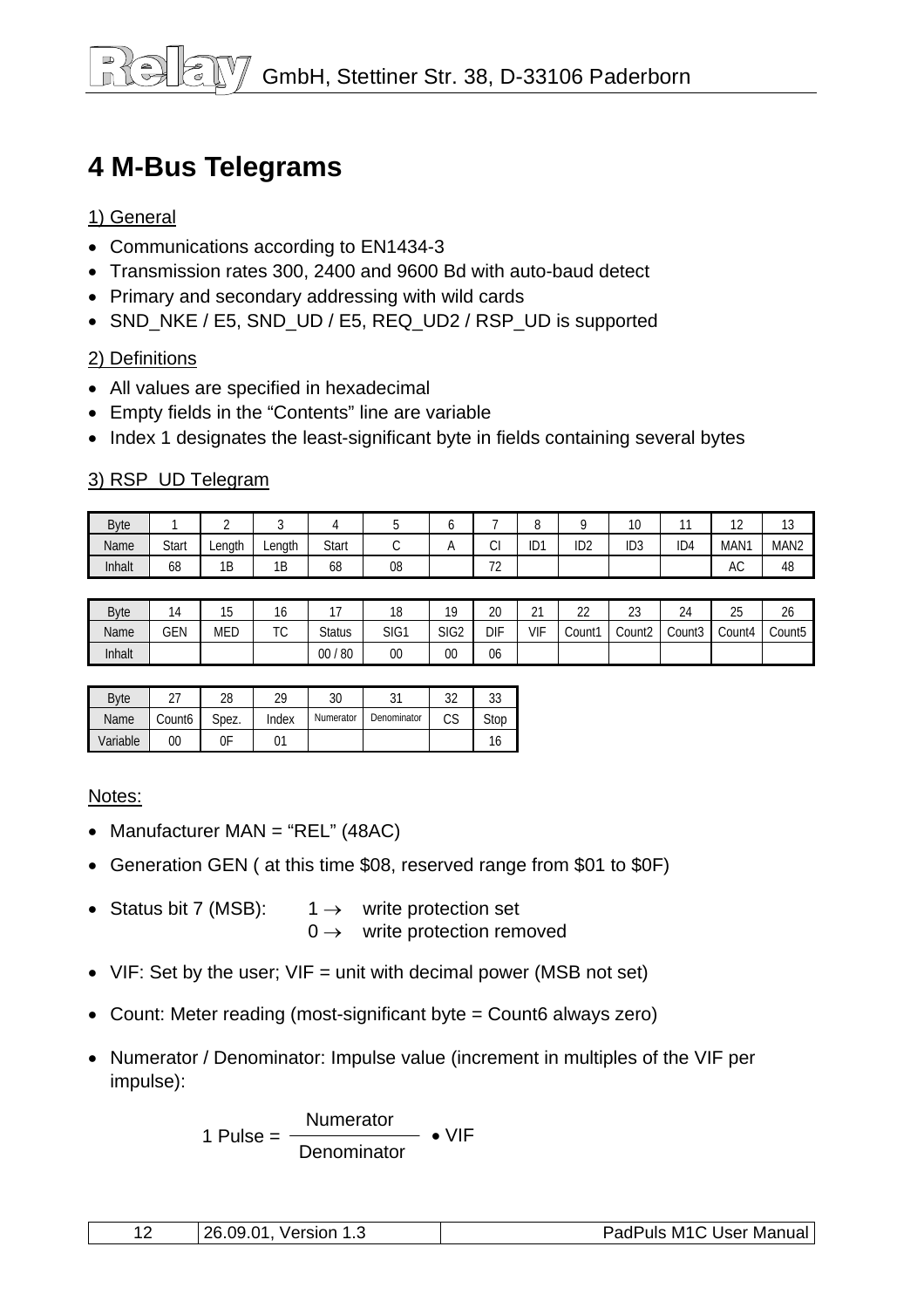# GmbH, Stettiner Str. 38, D-33106 Paderborn

#### 4) Configuration Telegram

| <b>Byte</b> |       |              |             |       |                     |          |              | -<br>◡           |                     | $\sim$<br>$\cdot$ U |                  | $\sim$<br>$\epsilon$ | $\sim$<br>ں ا   |
|-------------|-------|--------------|-------------|-------|---------------------|----------|--------------|------------------|---------------------|---------------------|------------------|----------------------|-----------------|
| Name        | Start | Lenath       | Lenath      | Start | ⌒<br>◡              | $\cdots$ | ົ<br>U       | DIF <sup>-</sup> | VIF <sup>1</sup>    | PAdr                | DIF <sub>2</sub> | VIF <sub>2</sub>     | ID <sub>1</sub> |
| Inhalt      | 68    | $\sim$<br>טו | $\sim$<br>◡ | 68    | $\mathsf{r}$<br>ັບບ |          | $-4$<br>ັບ ເ | 01               | $\sim$ $\sim$<br>7A |                     | $\sim$<br>v,     | 70                   |                 |

| <b>Byte</b> |                 | ن ا             | ١o              |      | 10<br>O          | 10         | ററ<br>۷J | $\sim$<br><u>_</u> | $\sim$<br><u>__</u> | $\sim$<br>ں ے | $\sim$<br>24       | つに<br>∠J           | 26     |
|-------------|-----------------|-----------------|-----------------|------|------------------|------------|----------|--------------------|---------------------|---------------|--------------------|--------------------|--------|
| Name        | ID <sub>2</sub> | ID <sub>3</sub> | ID <sub>4</sub> | MAN1 | MAN <sub>2</sub> | <b>GEN</b> | MED      | DIF <sub>3</sub>   | VIF <sub>3</sub>    | Count1        | Count <sub>2</sub> | Count <sub>3</sub> | Count4 |
| Inhalt      |                 |                 |                 |      |                  |            |          | 06                 |                     |               |                    |                    |        |

| <b>B</b> vte |                    | 28                 | 29    | 30    | ۰ر-<br>ັ  | າາ<br>ັ     | აა       | 34   |
|--------------|--------------------|--------------------|-------|-------|-----------|-------------|----------|------|
| Name         | Count <sub>5</sub> | Count <sub>6</sub> | Spez. | Index | Numerator | Denominator | ∩c<br>ıэ | Stop |
| Inhalt       |                    | 00                 | 0F    | 01    |           |             |          | ١o   |

#### Notes:

- Variables to be configured can only be changed when no write protection is set
- Grey fields can be altered:
	- Padr = Address (range  $0-250$ )
	- $\bullet$  ID = ID number (BCD)
	- $\bullet$  MED = Medium
	- VIF3 = Unit and decimal power of the meter reading (MSB =  $0$ )
	- Count = Pulse count  $(5 \text{ bytes binary}, \text{Count6 is always } 00\text{h})$
	- Meter / denominator: impulse value (range 1–255 each)
- Miscellaneous fields (MAN and GEN are ignored)
- ID, MAN, GEN and MED are coded as in the fixed header of the variable data structure from EN1434-3
- The data block "Protect index denominator numerator" is specific to the manufacturer and is optional

#### 4) Telegram to Set the Write Protection

| <b>Byte</b> |       |        | ັ      |       | v        | ъ. |        | ◡     |            | ×<br>$\sim$ |      |
|-------------|-------|--------|--------|-------|----------|----|--------|-------|------------|-------------|------|
| Name        | Start | Length | Length | Start | ັ        |    | ⌒<br>◡ | Spez. | Protect    | $\sim$<br>w | Stop |
| Inhalt      | 68    | 05     | 05     | 68    | 52<br>ບບ |    | ັ      | 0F    | $ -$<br>JJ |             | ιo   |

The write protection can only be reset by pressing the pushbutton on the circuit board.

| PadPuls M1C User Manual | 26.09.01, Version 1.3 |  |
|-------------------------|-----------------------|--|
|                         |                       |  |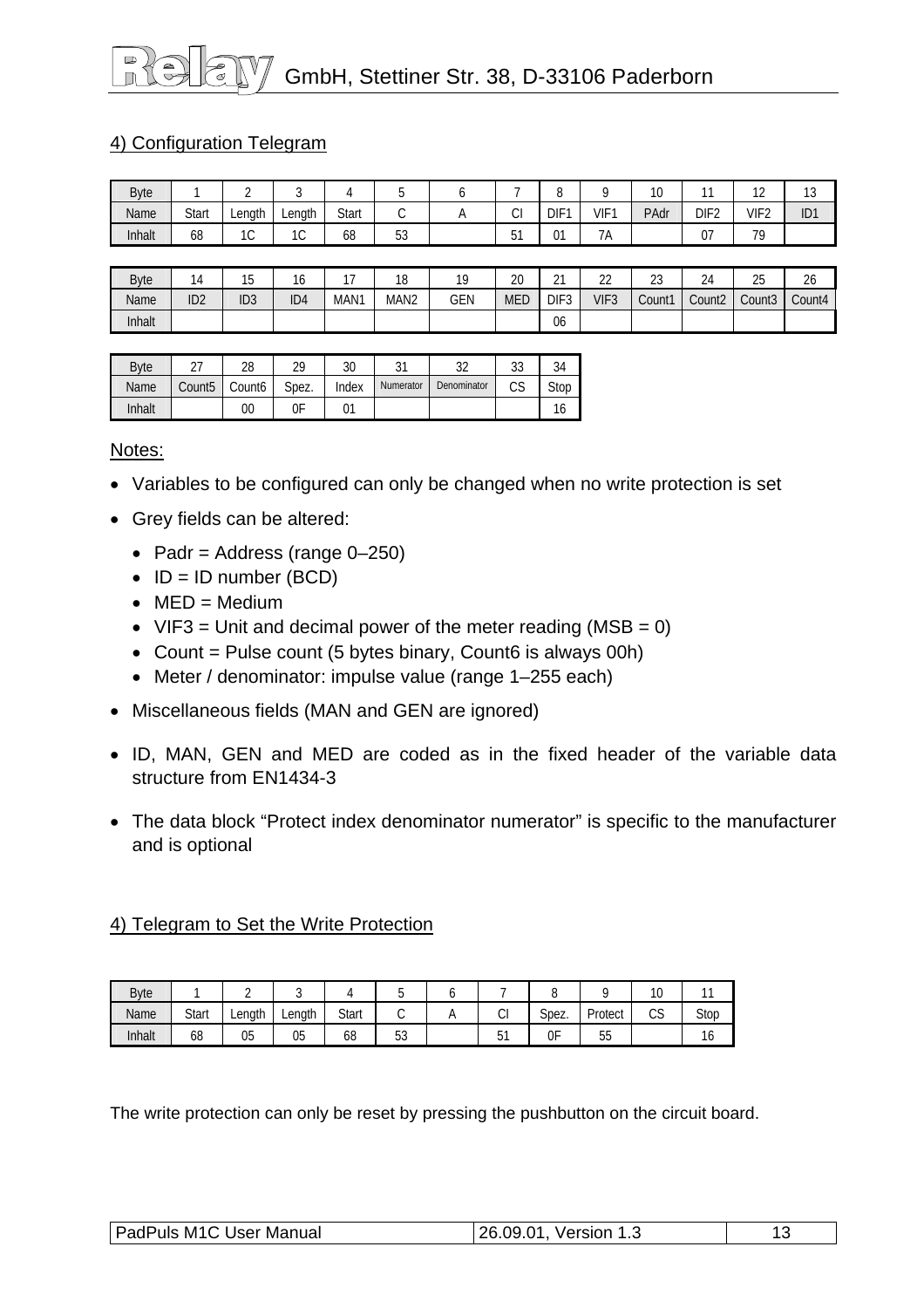## <span id="page-13-0"></span>**5 Technical data**

Rail according to DIN EN 50022 (35 x 7,5 mm)

 $W \times D \times H$ : (26 x 75 x 111) mm

Protective class IP 40

Polyamid, light-grey (RAL 7035)

#### **CE marking:**

The device is CE proofed.

#### **Environment:**

| Operating temperature     | $0^{\circ}$ C $\ldots$ 60 $^{\circ}$ C |
|---------------------------|----------------------------------------|
| Storage temperature       | $-25^{\circ}$ C  60 $^{\circ}$ C       |
| Humidity (non condensing) | 10%70%                                 |



#### **Specifications for the pulse-generator-impulse contact**

| Potential                         | Floating, insulation to earth $> 1 \text{M}\Omega$ |
|-----------------------------------|----------------------------------------------------|
| Resistance                        | Open > 10M $\Omega$ , closed < 10k $\Omega$        |
| Capacity (with cable)             | $< 2$ nF                                           |
| Minimum contact duration          | 5 <sub>ms</sub>                                    |
| Minimum interval between 2 pulses | 40 ms                                              |
| Maximum pulse frequency           | 12,5 Hz with pulse length = pause length $(1:1)$   |

#### **PadPuls contact input**

| Contact voltage          | 2.5V to 3.4V                                                                  |
|--------------------------|-------------------------------------------------------------------------------|
| Contact current          | $2\mu A$ to $4\mu A$                                                          |
| Guaranteed debounce time | 1.2ms                                                                         |
| Connection cable         | Maximum 2 m twisted pair with shielding<br>connected only on the PadPuls side |

#### **S0-Interface**

| Supply voltage             | 12VDC to 27VDC, minimum 30mA |
|----------------------------|------------------------------|
| Detecting level            | 4mA                          |
| <b>Current limit</b>       | 20mA                         |
| Guaranteed debouncing time | 0.25ms                       |

|  | 26.09.01<br>Version 1.<br>. ت | PadPuls M1C User Manual |
|--|-------------------------------|-------------------------|
|--|-------------------------------|-------------------------|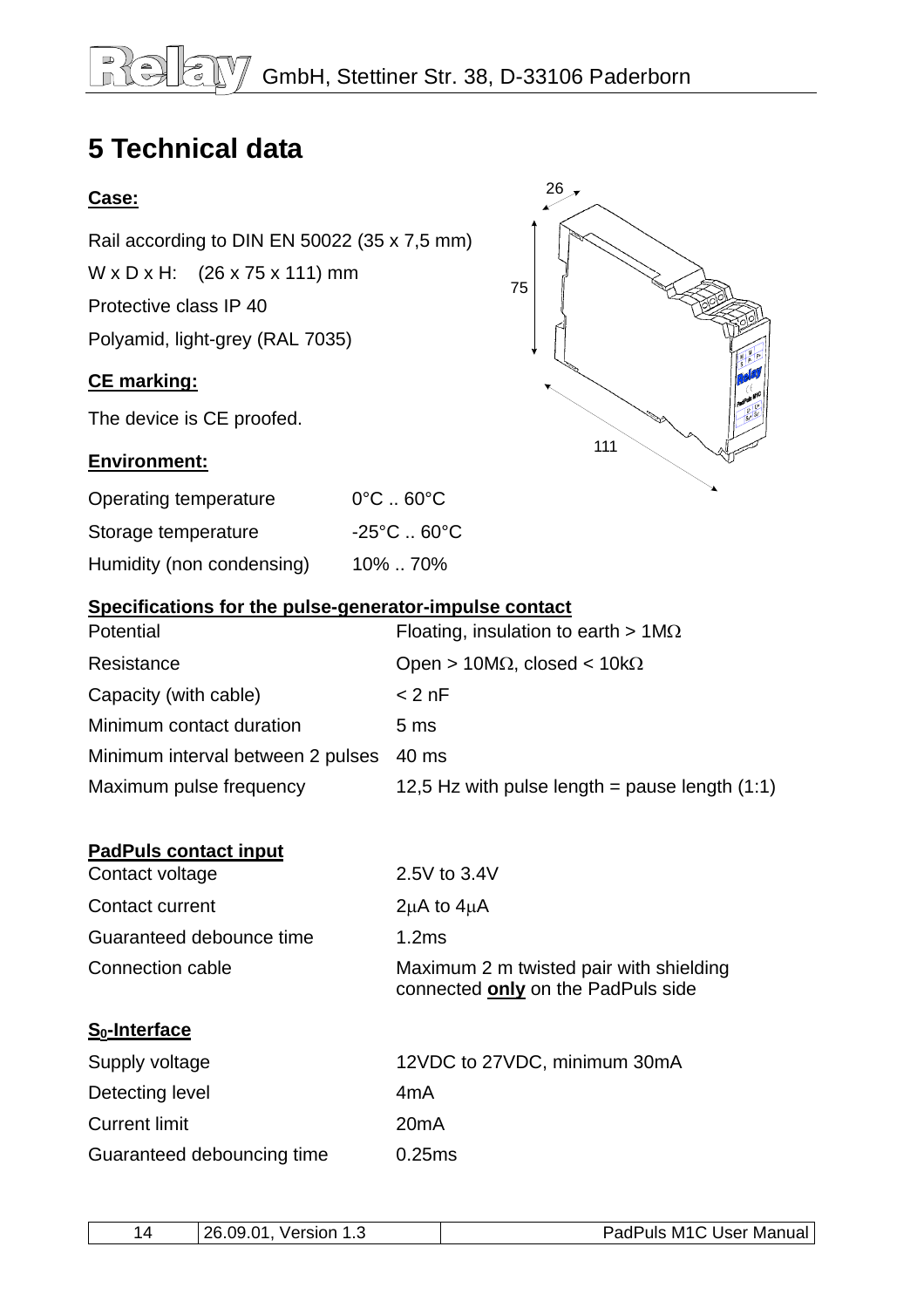#### **Current consumption**

| Principle                                    | Remote power supply from M-Bus with automatic<br>changeover to battery backup upon bus failure                                                                                       |
|----------------------------------------------|--------------------------------------------------------------------------------------------------------------------------------------------------------------------------------------|
| <b>Battery</b>                               | Lithium 3V, model 2/3AA, 1700mAh                                                                                                                                                     |
| <b>Bus operation</b>                         | max. $1.5mA$ (1 unit load),<br>no battery loading                                                                                                                                    |
| <b>Battery operation</b>                     | Max. $13\mu A$ at $25^{\circ}C$<br>Max. $15\mu$ A at 60 $\degree$ C<br>additionally $4\mu A$ with continuously closed contact                                                        |
| Battery service life<br>In battery operation | $> 9$ years at 25 $\degree$ C<br>$>$ 7 years at 60 $^{\circ}$ C<br>Max 50 million impulses per annum each<br>Service life minus 10% with additional 30 million<br>impulses per annum |

#### **M-Bus: physical characteristics**

| M-Bus quiescent current | typ. $1.25$ mA, max. $1.5$ mA $(1 \text{ unit load})$ |
|-------------------------|-------------------------------------------------------|
| Space (0-bit) current   | quiescent current $+$ typ. 14 mA                      |
| M-Bus interface         | TI TSS721 with 2 x 215 $\Omega$ protection resistors  |

| <b>PadPuls M1C User Manual</b> | l 26.09.01,<br>Version 1.3<br>د. ا |  |
|--------------------------------|------------------------------------|--|
|                                |                                    |  |